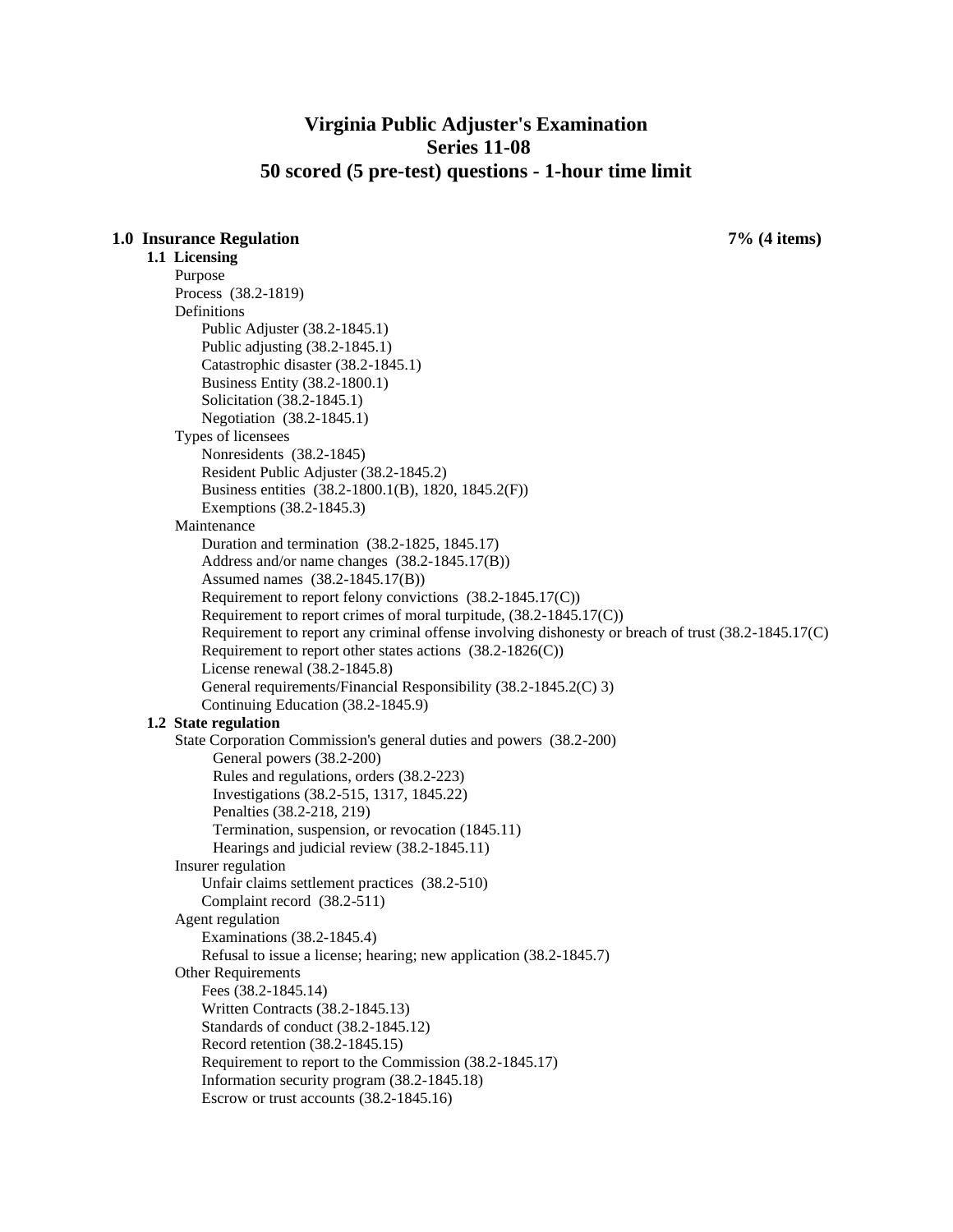Unfair trade practices Misrepresentation (512) False advertising (38.2-1845.23) Defamation (38.2-504) Boycott, coercion and intimidation (38.2-505) Unfair discrimination (38.2-508) Unfair settlement practices (38.2-517) Blank forms (38.2-1804) Examination of books and records (38.2-515, 1845.22) Insurance information and privacy protection (38.2-600–620)

### **2.0 Insurance Basics 20% (10 items)**

**2.1 Insurance policy basics** Elements of a legal contract Offer and acceptance Consideration Competent parties Legal purpose Distinct characteristics of an insurance contract Contract of adhesion Aleatory contract Personal contract Unilateral contract Conditional contract Legal interpretations affecting contracts Ambiguities in a contract of adhesion Reasonable expectations Indemnity Proximate cause Utmost good faith Representations/misrepresentations Warranties Concealment Fraud Waiver and estoppel **2.2 Insurance principles and concepts** Insurable interest Hazards Physical Moral Morale Causes of loss (perils) Named perils versus special (open) perils Direct loss Consequential or indirect loss Blanket versus specific insurance Basic types of construction Loss valuation Actual cash value Broad Evidence Rule Replacement cost Market value Agreed value Stated amount Valued policy **2.3 Policy structure**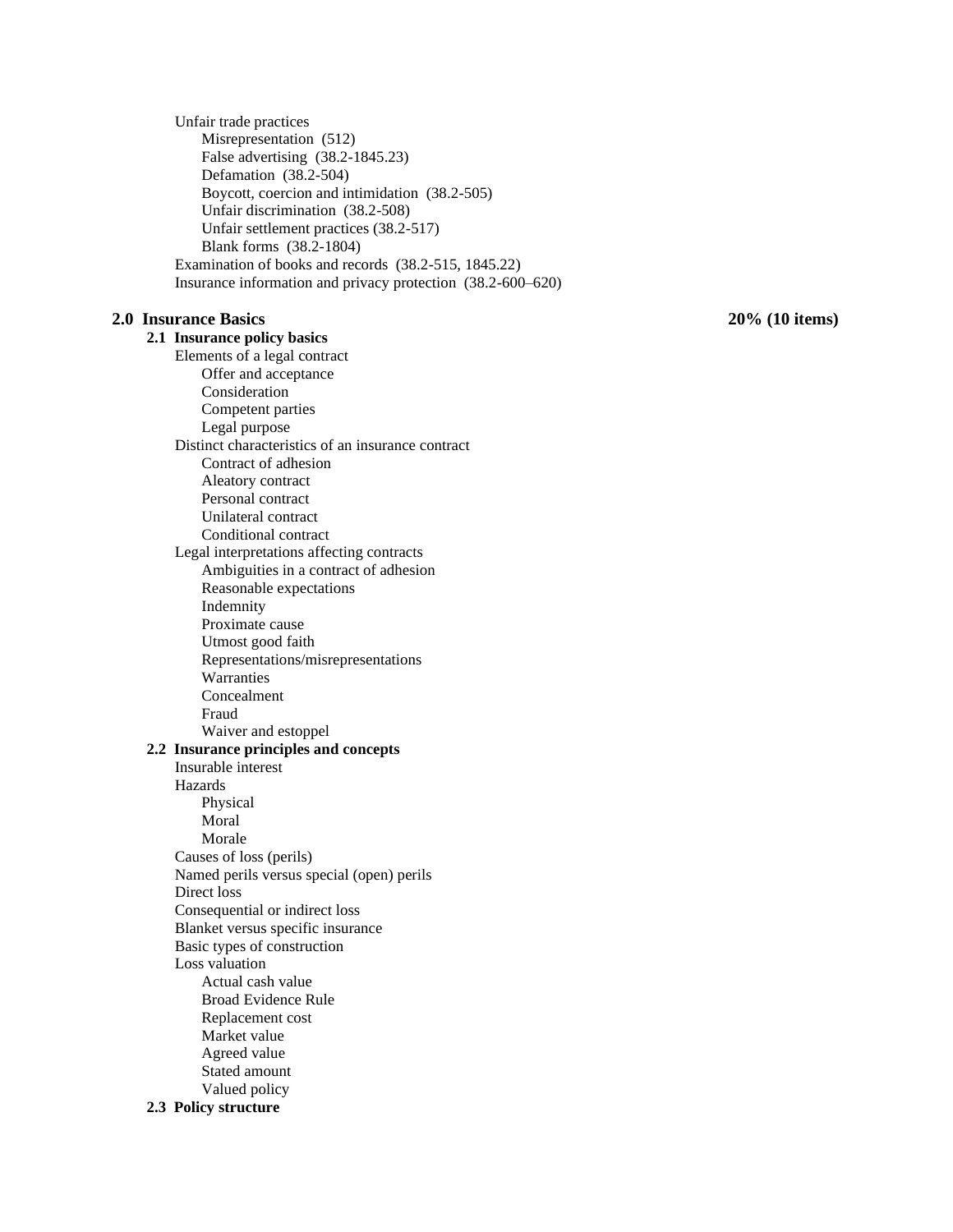Declarations Definitions Insuring agreement or clause Additional/supplementary coverage **Conditions** Exclusions Endorsements **2.4 Common policy provisions** Insureds — named, first named, additional Policy period Policy territory Cancellation and nonrenewal Deductibles Other insurance Nonconcurrency Primary and excess Pro rata Policy limits Restoration/nonreduction of limits Coinsurance Negligence Binder Vacancy or unoccupancy Assignment Liberalization Third -party provisions Standard mortgage clause Loss payable clause No benefit to Bailee **3.0 Adjusting Losses 25% (13 items)** Duties and responsibilities

**3.1 Role of the adjuster** Relationship to the legal profession **3.2 Property losses** Duties of insured after a loss Notice to insurer Minimizing the loss Proof of loss Special requirements Production of books and records Abandonment Determining value and loss Burden of proof of value and loss Estimates Depreciation Salvage Claim settlement options Payment and discharge **3.3 Claims adjustment procedures** Subrogation procedures Alternative dispute resolution Appraisal Arbitration Competitive estimates Mediation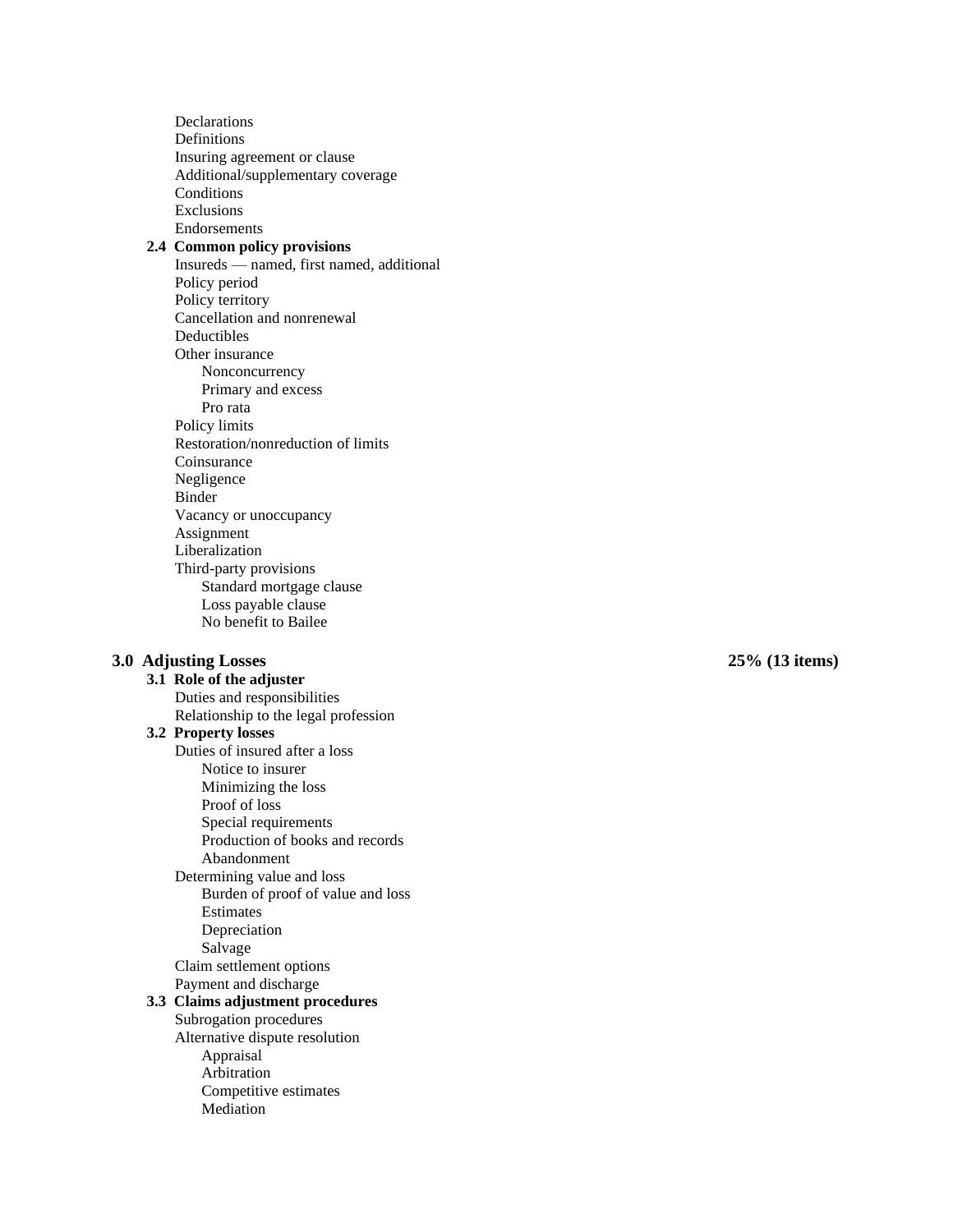Negotiation

#### **4.0 Dwelling Policy 7% (4 items)**

- **4.1 Characteristics and purpose**
- **4.2 Coverage forms — Perils insured against** Basic
	- Broad
	- Special

## **4.3 Property coverages**

Coverage A — Dwelling Coverage B — Other structures Coverage C — Personal property Coverage D — Fair rental value Coverage E — Additional living expense Other coverages Dwelling Fire and Contents Forms DP -1 Basic DP -2 Broad DP -3 Special **4.4 General exclusions 4.5 Conditions**

#### **4.6 Selected endorsements**

Special provisions Automatic increase in insurance Dwelling under construction

# **5.0 Homeowners Policy 13% (6 items)**

- **5.1 Coverage forms** HO -3 Special
	- HO -4 Tenants
	- HO -5 Comprehensive
	- HO -6 Condominium Unit -Owners
- **5.3 Section I — Property coverages**
	- Coverage A Dwelling Coverage B — Other structures Coverage C — Personal property Coverage D — Loss of use
- Additional coverages **5.4 Perils insured against**
- **5.5 Exclusions**
- **5.6 Conditions**

### **5.7 Selected endorsements**

Special provisions Permitted incidental occupancies Earthquake Scheduled personal property Limited fungi, wet or dry rot, or bacteria coverage Personal property replacement cost

## **6.0 Commercial Package Policy (CPP)**

# **6.1 Components of a commercial policy**

Common policy declarations Common policy conditions Interline endorsements One or more coverage parts

**(5 items)**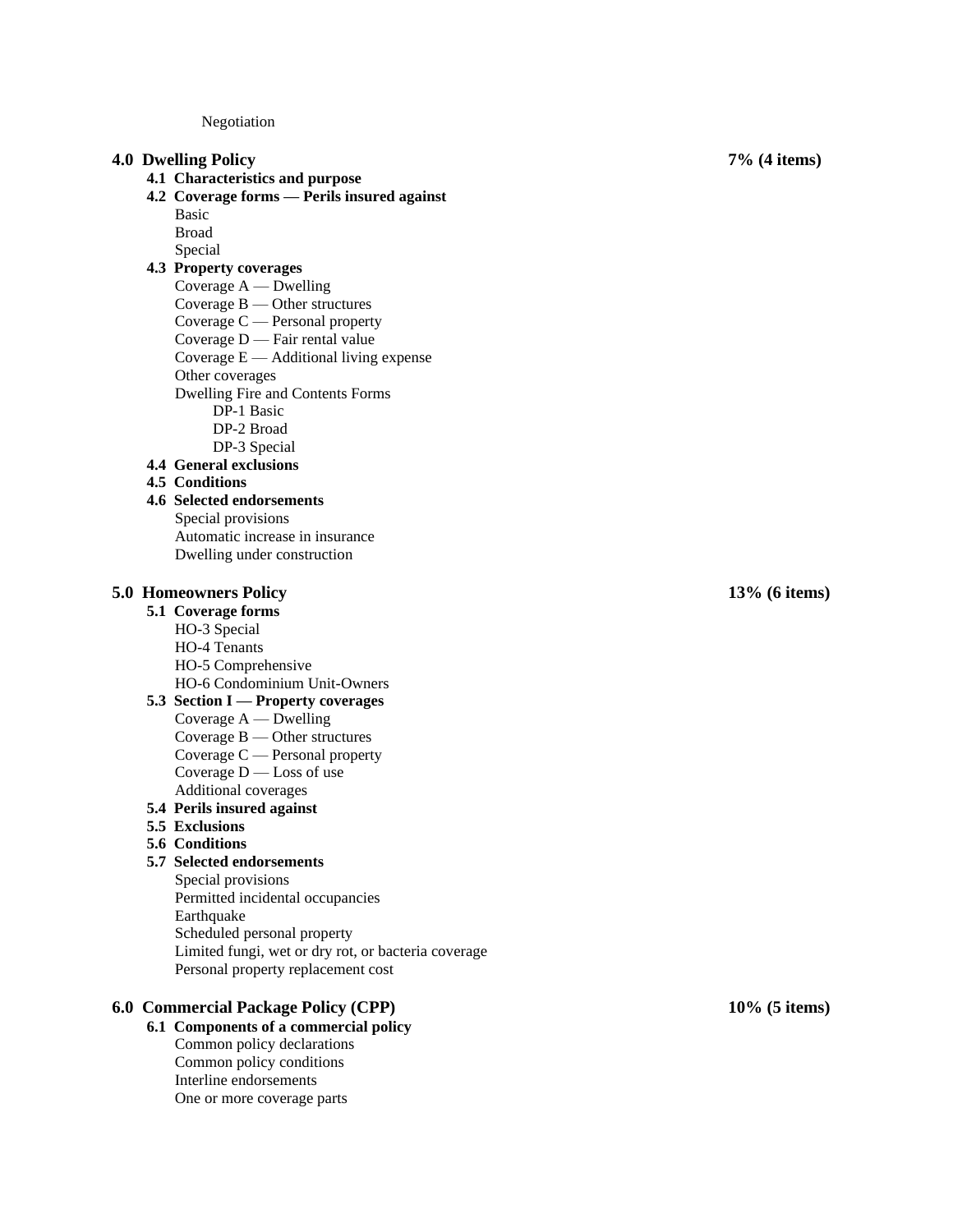#### **6.2 Commercial property**

Commercial property conditions form Coverage forms Building and personal property Condominium association Condominium commercial unit-owners Builders risk Business income Legal liability Extra expense Causes of loss forms Basic Broad Special Selected endorsements Ordinance or law coverage Spoilage coverage Peak season limit of insurance Value reporting form **6.3 Commercial inland marine** Nationwide marine definition Commercial inland marine conditions form Inland marine coverage forms Accounts receivable Bailee's customer Commercial articles Contractors equipment floater Electronic data processing Equipment dealers Installation floater Jewelers block

#### Signs Valuable papers and records

# **7.1 Characteristics and purpose**

- **7.2 Businessowners Section I — Property** Coverage Exclusions
	- Limits of insurance Deductibles Loss conditions General conditions Optional coverages Definitions

### **7.3 Businessowners Section III — Common Policy Conditions**

## **7.4 Selected endorsements** Protective safeguards Utility services — direct damage Utility services — time element

### **8.0 Other Coverages 5% (2 items)**

# **8.1 National Flood Insurance Program**

"Write your own" versus government Eligibility

### **7.0 Businessowners Policy 13% (6 items)**